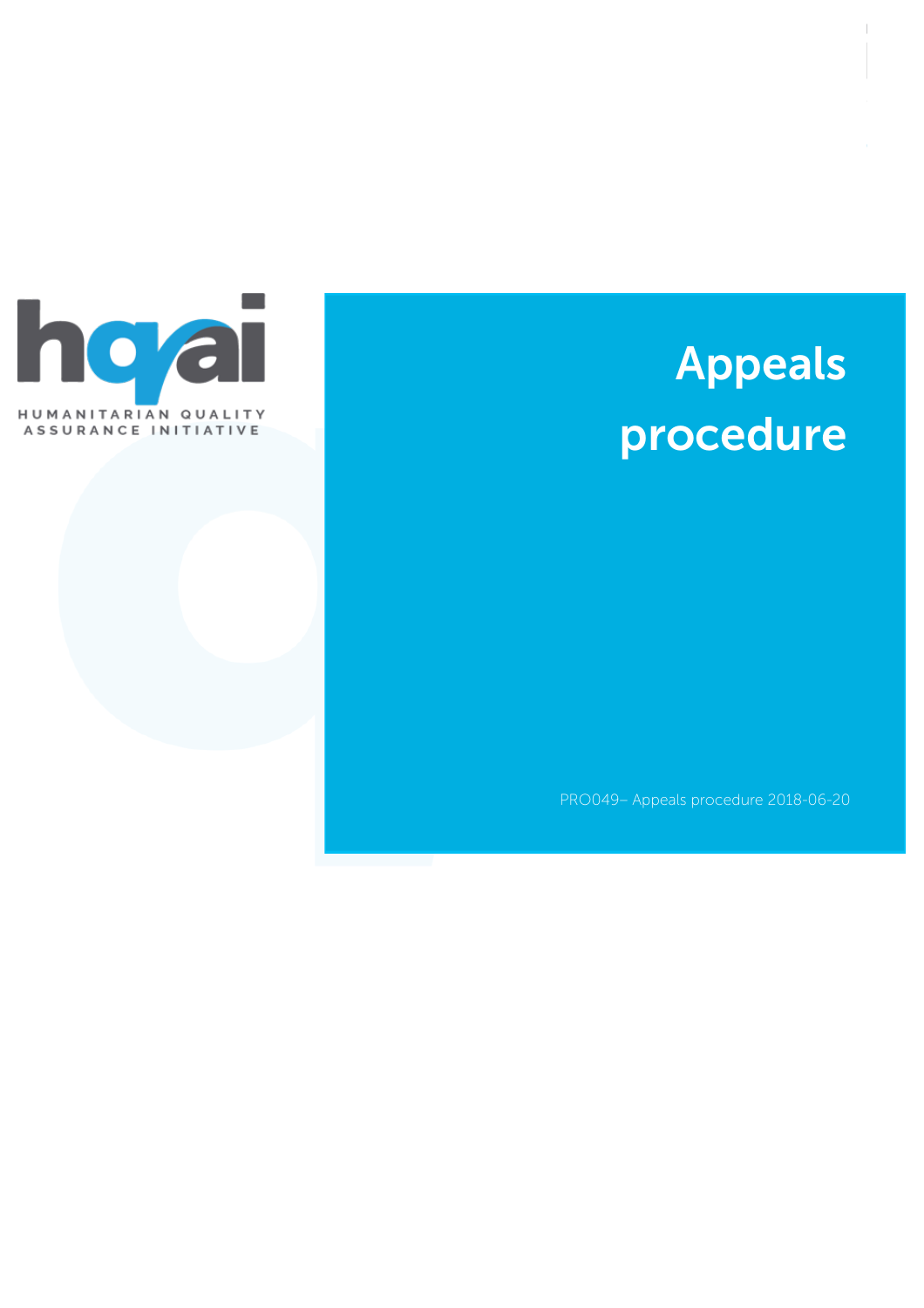

#### Be sure to have the latest version!

HQAI is constantly developing and improving its tools and procedures. Depending on feedback and learning from experience, these may change. Please make sure you're using the latest version, which can be found in HQAI web-site.

#### How to give feedback or contribute to the process?

If you would like to provide comments on this, document or any aspect of our work, please send your feedback to: [contact@hqai.org](mailto:contact@hqai.org).

# Table of contents

| $\mathbf{  }$ |  |  |  |  |  |
|---------------|--|--|--|--|--|
| $\  \cdot \ $ |  |  |  |  |  |
| $\mathsf{IV}$ |  |  |  |  |  |
|               |  |  |  |  |  |
|               |  |  |  |  |  |
|               |  |  |  |  |  |
|               |  |  |  |  |  |
|               |  |  |  |  |  |
|               |  |  |  |  |  |

| PRO049- Appeals procedure 2018-06-20                           |  |                                     |            |  |  |  |  |  |
|----------------------------------------------------------------|--|-------------------------------------|------------|--|--|--|--|--|
| Complaints and appeal procedure 2016-06-10<br>Replaces         |  |                                     |            |  |  |  |  |  |
| Nature of change                                               |  | updated description of HQAI (intro) |            |  |  |  |  |  |
| Approval of the original document:<br>2016-03-10<br><b>BoD</b> |  |                                     |            |  |  |  |  |  |
| Approval of the current version:                               |  | рh                                  | 2018-06-20 |  |  |  |  |  |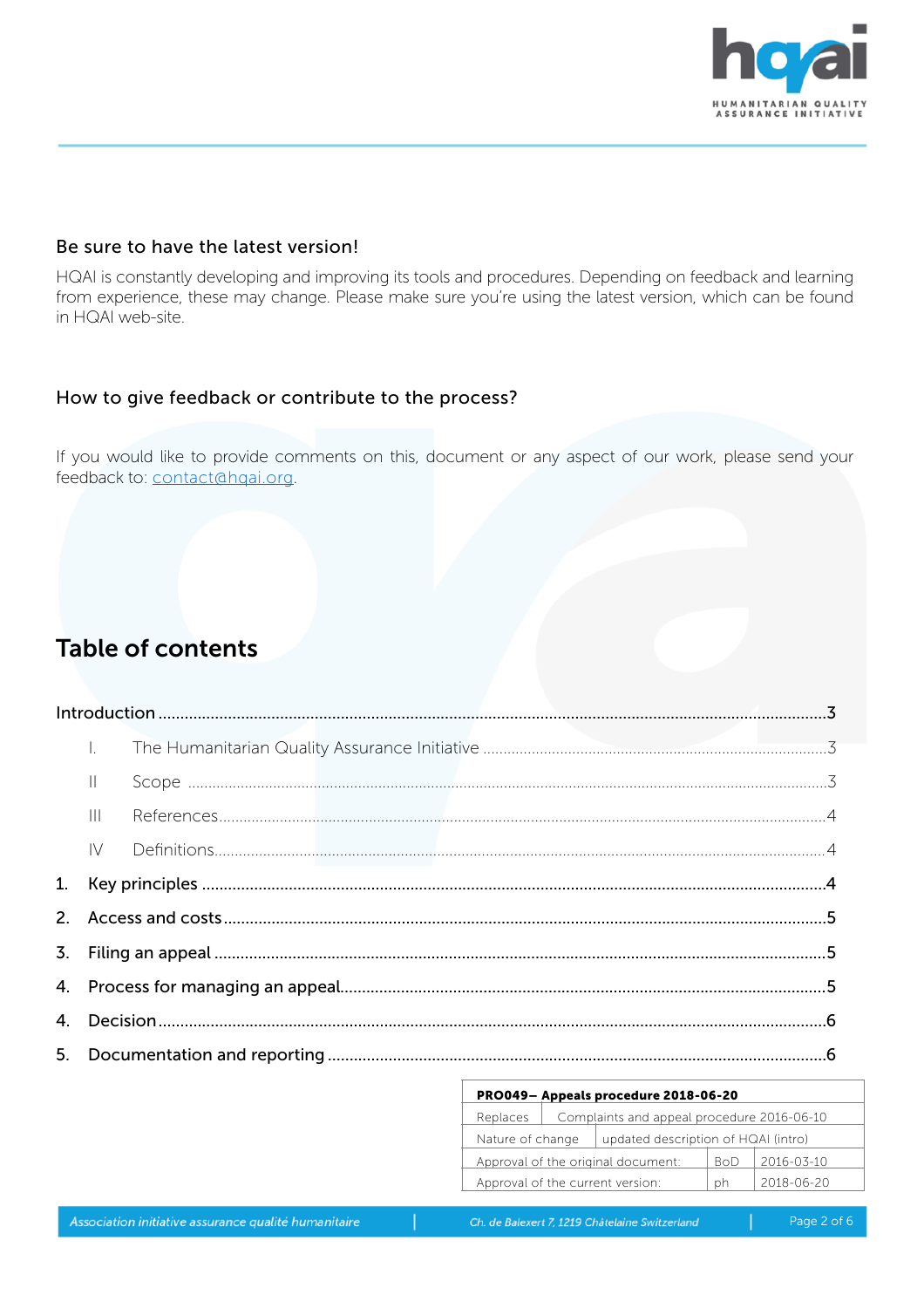

# Appeals procedure

# <span id="page-2-0"></span>Introduction

#### <span id="page-2-1"></span>I. The Humanitarian Quality Assurance Initiative

HQAI's objective is to improve the Quality and Accountability of organisations working with people in need through the provision and promotion of meaningful and adapted independent quality assurance. Its services are intended to build capacity in the sector and provide consistent measurable data in the delivery of quality action, thus improving principled, accountable, efficient provision of aid to vulnerable and at-risk populations.

To all its stakeholders, HQAI is an accountable, open and trustworthy partner, which applies the internationally recognised ground rules of auditing that are impartiality, competence, responsibility, openness, confidentiality and responsiveness to complaints. Our policies, procedures and tools for independent quality assurance follow relevant ISO standards requirements.

HQAI has developed robust tools to measure efficiently where an organisation stands in relation to the [Core Humanitarian Standard \(CHS\) on Quality and Accountability.](http://www.corehumanitarianstandard.org/) Tools related to other standards may be developed in the future.

#### <span id="page-2-2"></span>II Scope

This procedure applies to all appeals brought forward to HQAI unless otherwise described in a specific procedure duly approved be the Board or it's Executive Committee.

The purpose of this document is to identify a structured process for the management of appeals received from an audited organisation against a quality assurance decision to which the decision applies.

A certification or verification decision refers exclusively to one or more of the following:

- i. refusal to accept an application;
- ii. refusal to proceed with an assessment;
- iii. corrective action requests;
- iv. changes in certification scope;
- v. decisions to deny, suspend or withdraw certification; and
- vi. any other action that impedes the attainment of certification or independent verification.

This procedures does not apply to complaints that are ruled by POL048 - Complaint management policy and PRO048 - Complaint management procedure.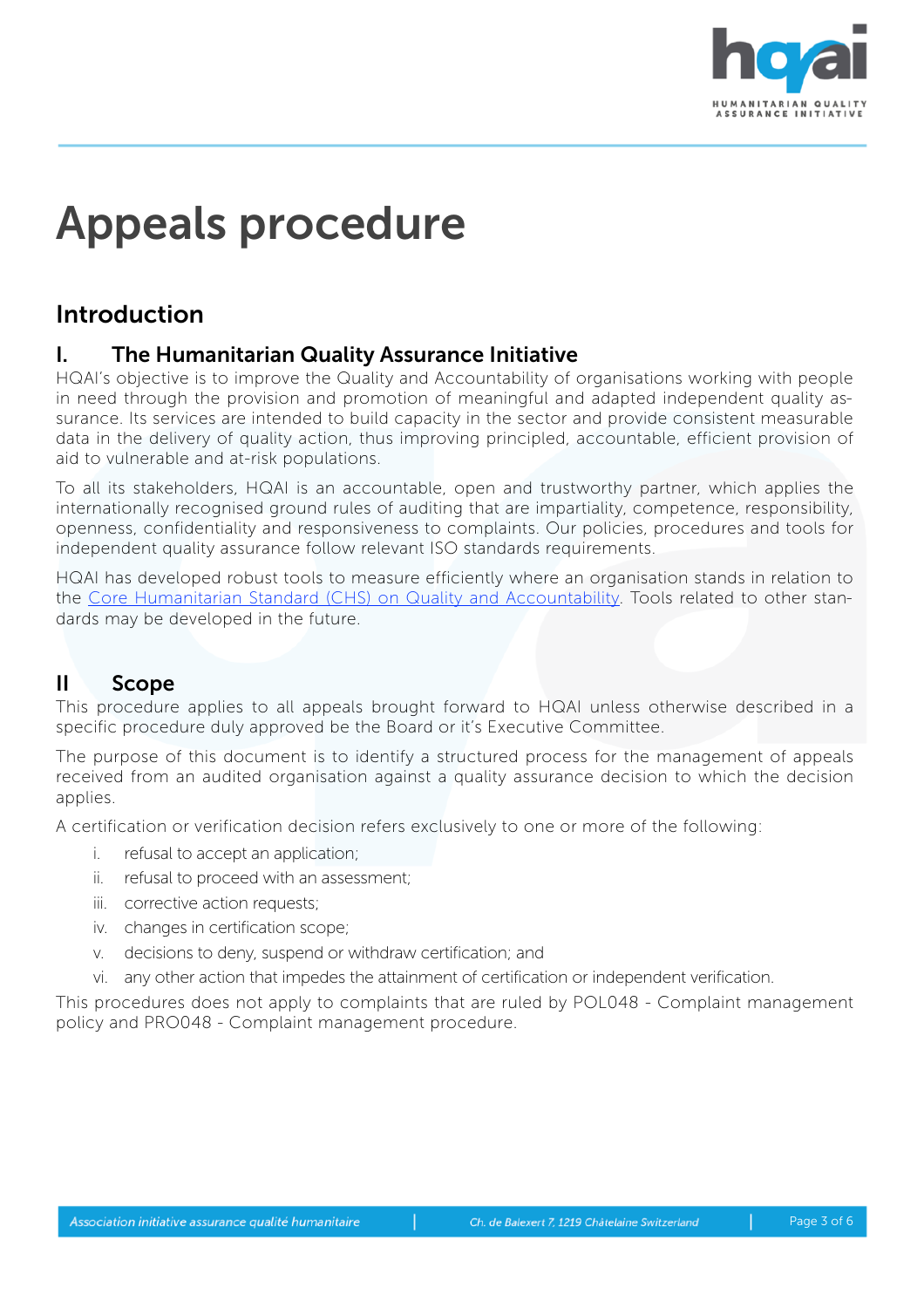

#### <span id="page-3-0"></span>III References

The following referenced documents can usefully complement this document. For dated references, only the edition cited applies. For undated references, the latest edition of the referenced document (including any amendments) applies.

HQAI GOV001 - Articles of association

HQAI POL049 - Appeal policy

HQAI PRO114 - Certification and independent verification procedure

ISO/IEC 17065 Conformity Assessment Requirements for bodies certifying products, processes and services (2012)

#### <span id="page-3-1"></span>IV Definitions

For the purposes of this document, terms and definition provided in POL114 - Third-party quality assurance policy and POL048 - Complaints handling policy apply.

# <span id="page-3-2"></span>1. Key principles

(From POL049)

Any appeal shall be treated according to the following principles:

- 1.2 Transparency: parties to an appeal shall have all the relevant information in due time;
- 1.3 Impartiality: any person handling an appeal shall be free of conflict of interest vis-à-vis the parties of the appeal;
- 1.4 Objectivity: addressing appeals shall be based on objective evidence and facts and be free of irrelevant considerations;
- 1.5 Fairness: proceedings shall be fair to all parties to the appeal. In particular, cost considerations shall not be a deterrent for founded appeals;
- 1.6 Safety: the security of appellants shall be an absolute priority at all times and the confidentiality of the persons involved guaranteed;
- 1.7 Timeliness: HQAI will endeavour to resolve appeals promptly.
- 1.8 Accessibility: information about how and where to file an appeal is indicated on all written quality assurance decision made by HQAI;
- 1.9 Subsidiarity: appeals should be dealt with at the most immediate level that is consistent with their resolution.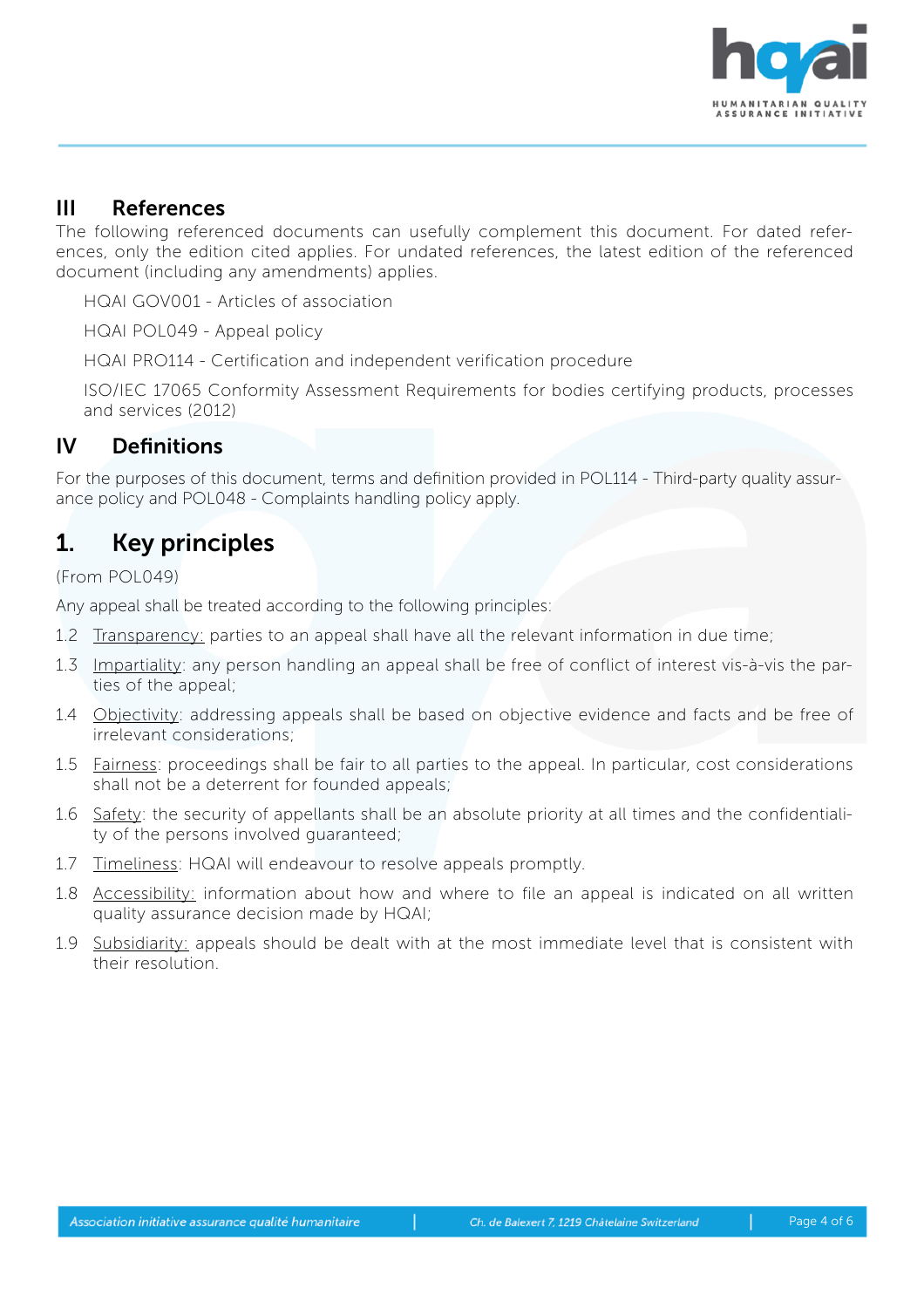

# <span id="page-4-0"></span>2. Access and costs

- 2.1 HQAI shall indicate in the contract with audited organisations and in all quality assurance decision how to file an appeal. This information shall contain at a minimum:
	- i. contact information to file an appeal to the Secretariat;
	- ii. deadlines for doing so; and
	- iii. a link to download the Appeal policy (POL049) and procedure (PRO049)
- 2.2 HQAI shall provide access to the appeal procedure (this document) on its website.
- 2.3 Unless specific expenses are necessary for investigating an appeal, it shall not be invoiced to the appellant. If expenses are necessary, the following applies:
	- i. The allocation of costs for the further investigation of appeals shall be determined by the Appeal Panel. The following options for the allocation of costs may be considered, as relevant for the specific case:
		- b. All costs borne by HQAI if the appeal is substantiated and is the result of HQAI poor performance;
		- c. By the appellant, taking due consideration of the fairness principle, in proportion to the quality of objective evidence provided, i.e. the more certainty there is of a problem, the less of a cost onus will be on the complainant;
		- d. All cost borne by the appellant if it appears the complaint is abusive.

## <span id="page-4-1"></span>3. Filing an appeal

- 3.1 Organisations that do not agree with a quality assurance decision by HQAI may file an appeal against same within 14 days after being informed of the decision.
- 3.2 Appeals shall be filed in writing to HQAI secretariat (appeals@hqai.org) and shall, at a minimum:
	- i. state the date of the appeal;
	- ii. indicate the name and contact details of the appellant;
	- iii. disclose any possible connection with interests related to the appeal;
	- iv. describe the reasons of the appeal;
	- v. provide sufficient documented objective evidence to substantiate the appeal and identifying the basis for same;
	- vi. contain an agreement to pay the costs up to and including the full costs of the appeal process, as determined and allocated by the Appeals Panel.

# <span id="page-4-2"></span>4. Process for managing an appeal

- 4.1 HQAI shall acknowledge immediately the reception of an appeal without any discrimination against the appellant;
- 4.2 Within ten (10) days of receipt of the appeal, the secretariat shall examine if the conditions for receiving it are fulfilled and come back to the appellant with, either a request for additional information or a detail of the steps that will be followed.
- 4.3 As a first step, the Secretariat shall strive to reach an agreement with the appellant. If an agreement has not been reached within 30 days of having confirmed the process to the appellant, the secretariat shall refer the case to the Appeal Panel.